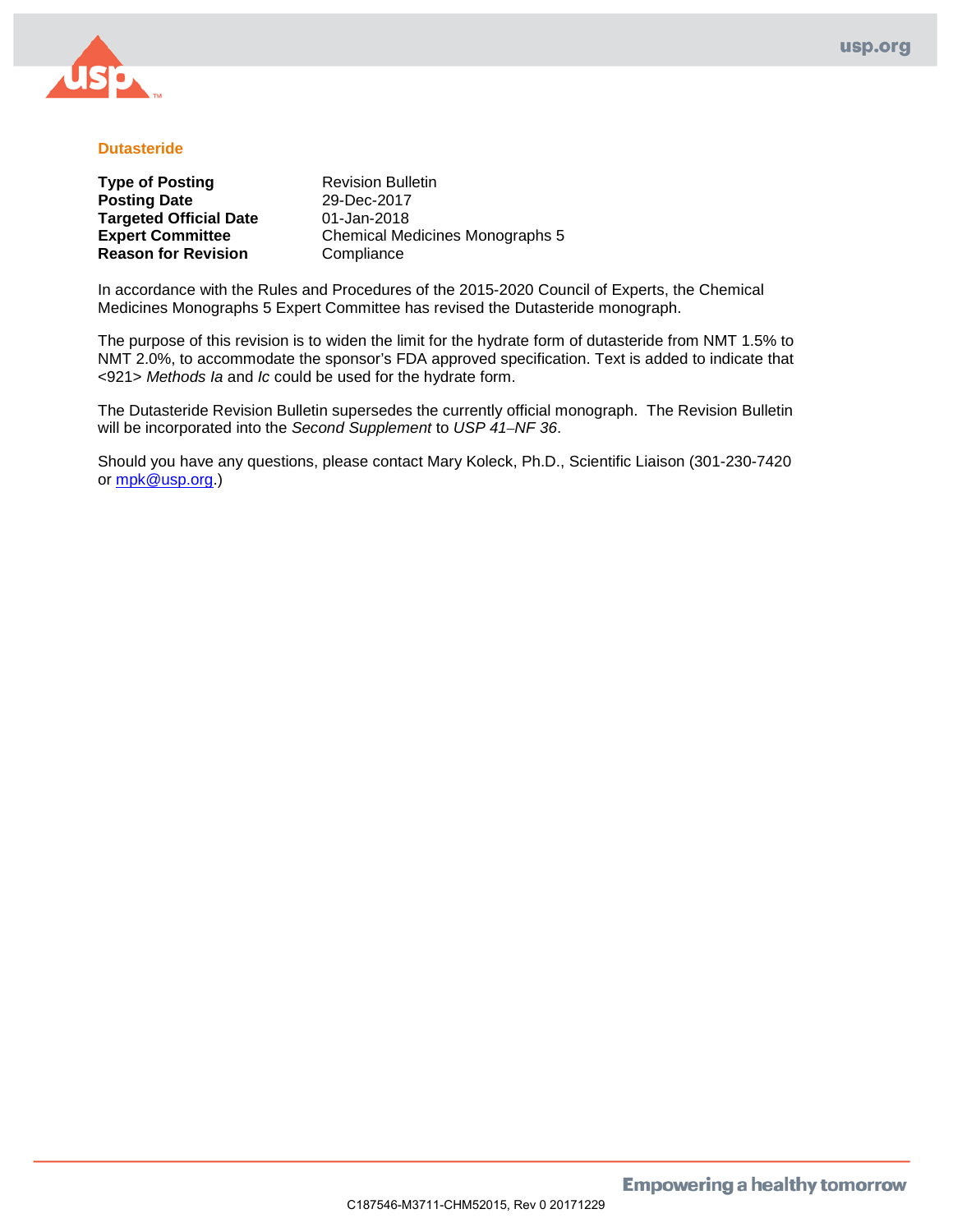

(5α, 17β)-*N*-[2, 5-Bis(trifluoromethyl)phenyl]-3-oxo-4-azaan-<br>drost-1-ene-17-carboxamide;

α,α,α,α',α',α'-Hexafluoro-3-oxo-4-aza-5α-androst-1-ene-<br>17β-carboxy-2',5'-xylidide [164656-23-9].

dutasteride (C<sub>27</sub>H<sub>30</sub>F<sub>6</sub>N<sub>2</sub>O<sub>2</sub>), calculated on the anhydrous **Instrumental conditions**<br>and solvent-free basis. (See *Plasma Spectrocher* 

- **IDENTIFICATION**<br> **A. INFRARED ABSORPTION** (197K) or (197M): (197A) may **Analytical wavelength:** 306.471 nm  **A. INFRARED ABSORPTION**
- solution corresponds to that of the Standard solution, as<br>obtained in the Assay.<br>Standard solution 2.<br>Standard solution 2.

- - **Piluent:** Acetonitrile and water (60:40)<br>Mobile phase: Acetonitrile water and trifluoroacetic **Suitability requirements**
	- **Mobile phase:** Acetonitrile, water, and trifluoroacetic acid (52: 48: 0.025)
	- System suitability solution: 0.5 mg/mL of USP Dutasferide Resolution Mixture RS in *Diluent*. Sonicate to Result =  $10 \times (5D/C_s)$  dissolve.
	-
	-
	-
	-
	-
	-
	-
	-
	-
	-
	-
	- $\overline{\text{S}}$ *Uitability requirements*
	- **Resolution:** NLT 1.5 between dutasteride 17αepimer and dutasteride, *System suitability solution*<br>
	Relative standard deviation: NMT 1.5%, *Standard*<br>
	solution<br>
	Analysis<br>
	Samples: *Standard solution* and *Sample solution*<br>
	C<sub>U</sub> = concentration of Dutasteride in the

in the portion of Dutasteride taken: **Standard stock solution:** 5 mg/mL each of acetoni-

$$
\text{Result} = (r_{\text{U}}/r_{\text{s}}) \times (C_{\text{s}}/C_{\text{U}}) \times 100
$$

- 
- 
- 
- *C<sup>S</sup>* = concentration of USP Dutasteride RS in the
- **Dutasteride** *Standard solution* (mg/mL) *C<sub>U</sub>* = concentration of Dutasteride  $=$  concentration of Dutasteride in the *Sample solution* (mg/mL)

**Acceptance criteria:** 97.0%–102.0% on the anhydrous and solvent-free basis

## **IMPURITIES**

- **RESIDUE ON IGNITION** 〈**281**〉**:** NMT 0.1%
- • **LIMIT OF PLATINUM**
	- [NOTE—Perform this test only if platinum is a known inorganic impurity of the manufacturing process.] **Diluent:** Hydrochloric acid and dimethyl sulfoxide (2:98). Prepare in a plastic volumetric flask.
- **Standard stock solution:** 10 µg/mL of platinum in *Dil-*C<sub>27</sub>H<sub>30</sub>F<sub>6</sub>N<sub>2</sub>O<sub>2</sub> com- 528.53 uent. Prepare by diluting (1:100) a 1000-µg/mL com
	- mercially available platinum standard.<br> **Standard solution 1:** 1.0 µg/mL of platinum in *Diluent*<br>
	from the *Standard stock solution*
	- <sup>17</sup>β-carboxy-2′,5′-xylidide [164656-23-9]. **Standard solution 2:** 0.1 <sup>µ</sup>g/mL of platinum in *Diluent* from *Standard solution 1*
- **DEFINITION Sample solution:** 0.01 g/mL of Dutasteride in *Diluent*.<br>
Dutasteride contains NLT 97.0% and NMT 102.0% of Sonicate to dissolve.
	-
	- (See *Plasma Spectrochemistry*  $(730)$ .)<br>**Mode:** ICP-OES
	-
	- **A. INFRAKED ABSORPTION** (197K) or (197M): (197A) may **Spectrophotometric system:** Use an inductively could be used.<br> **B.** The retention time of the major peak of the *Sample* plasma-optical emission spectrophotometric sys
		-
- **System suitability**<br>  **PROCEDURE**<br> **PROCEDURE**<br> **Solution 2**<br> **Solution 2**<br> **Solution 2** 
	-
	- Limit of quantitation: 3 µg/g for platinum<br>Calculate the limit of quantitation from the *Diluent*:

- 
- 
- 
- 
- 
- Standard solution: 0.5 mg/mL of USP Dutasteride RS<br>
SD = standard deviation of platinum from Diluent<br>
Sample solution: 0.5 mg/mL of Dutasteride in Diluent.<br>
Simical concentration of dutasteride in the<br>
Simical concentrati
	-

$$
Result = CS/CU
$$

- 
- 
- 

- trile, ethyl acetate, pyridine, toluene, dioxane, and *n*-<br>heptane in dimethyl sulfoxide<br>**Standard solution:** 10 µg/mL each of acetonitrile,
- $r_y$  = peak response from the Sample solution<br> $r_s$  = peak response from the Standard solution ethyl acetate, pyridine, toluene, dioxane, and n-hep-
	- 2017 The United States Pharmacopeial Convention *All Rights Reserved.*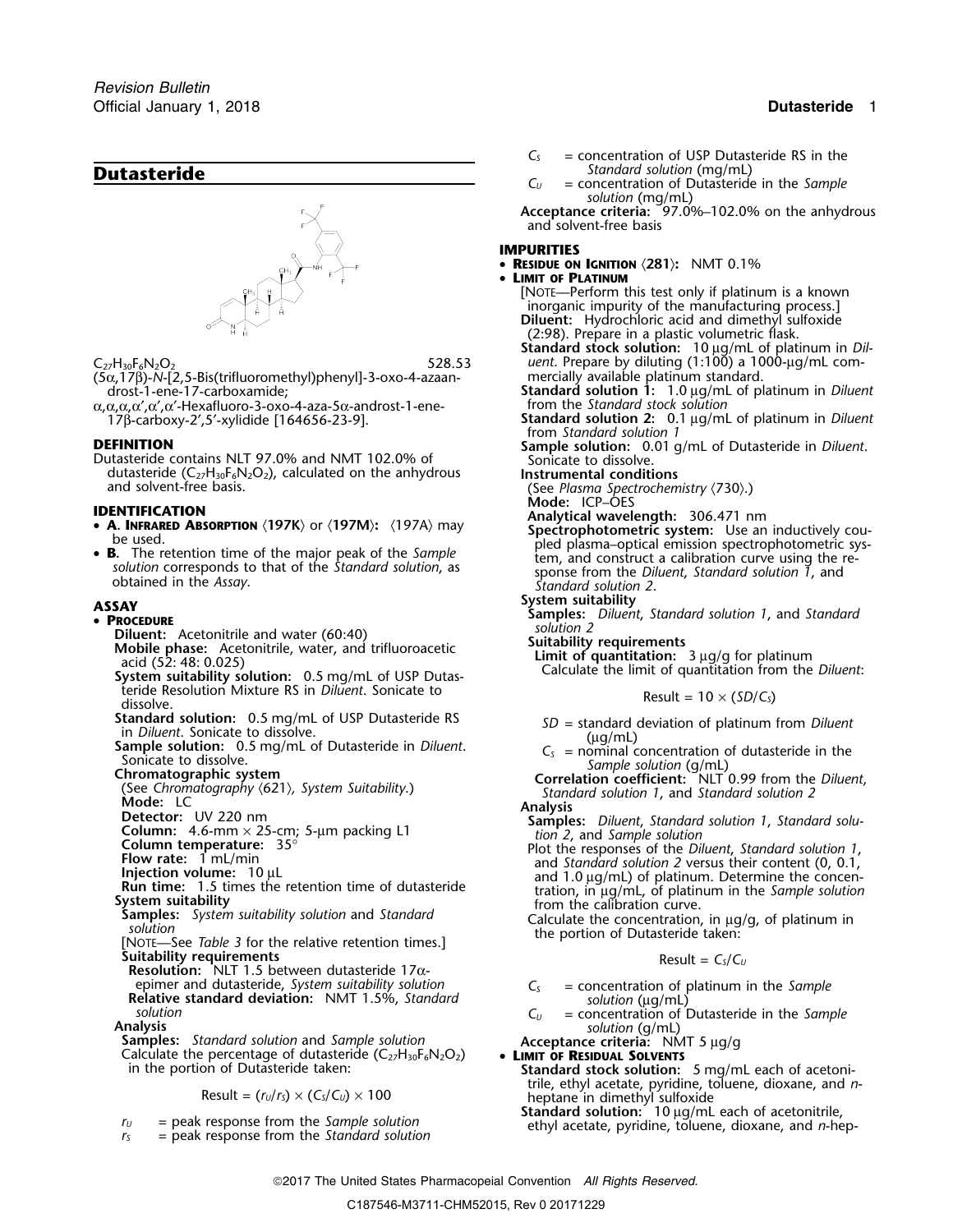tane in dimethyl sulfoxide from the *Standard stock* **Table 2** *(Continued)*

**Sample solution:** 10 mg/mL of Dutasteride in dimethyl<br>sulfoxide<br>Chromatographic system<br>(See Chromatography  $(621)$ , System Suitability.)<br>Mode: GC **Column:** 0.32-mm × 30-m; capillary coated with 5-µm film of phase G1 • **<sup>O</sup>RGANIC IMPURITIES, PROCEDURE <sup>1</sup>**

**Column:** See *Table 1*.

| <b>Initial</b><br>Tempera-<br>ture | Tempera-<br>ture<br>Ramp<br>$^{\circ}$ /min) | <b>Final</b><br>Tempera-<br>ture | <b>Hold Time</b><br>at<br><b>Final</b><br>Tempera-<br>ture<br>(min) |
|------------------------------------|----------------------------------------------|----------------------------------|---------------------------------------------------------------------|
| 50                                 |                                              |                                  |                                                                     |
| 50                                 |                                              | 200                              |                                                                     |

**Carrier gas:** Helium<br> **Flow rate:** Head pressure at 12 psi<br> **Split flow:** 10 mL/min<br> **Split flow:** 10 mL/min<br> **Split flow:** 2 mL/min<br> **Injector type:** Headspace<br> **Sample volume:** 2 mL<br> **Sample volume:** 2 mL<br> **Sample volu Temperatures** Sample: 85°<br>Needle: 100° **Thermostating: 15 min**<br>System suitability **Suitability requirements Dutasteride methyl** Dutasteride methyl

$$
Result = (r_U/r_S) \times (C_S/C_U) \times 100
$$

- $r_U$  = peak response of each solvent from the *Sample solution* **Sample solution** Any other
- 
- $C<sub>S</sub>$  = concentration of each solvent in the *Standard* solution (mg/mL)
- $C_U$  = concentration of Dutasteride in the *Sample*<br>*solution* (mg/mL)

**Acceptance criteria:** See *Table 2.* 

| × |  |
|---|--|
|---|--|

| <b>Name</b>   | <b>Relative</b><br><b>Retention</b><br>Time | Acceptance<br>Criteria,<br>NMT $(%)$ |
|---------------|---------------------------------------------|--------------------------------------|
| Acetonitrile  | 0.30                                        | 0.3                                  |
| Ethyl acetate | 0.60                                        | 0.2                                  |
| Dioxane       | 0.83                                        |                                      |

| solution<br>ample solution: 10 mg/mL of Dutasteride in dimethyl<br>sulfoxide              | <b>Name</b> | Relative<br>Retention<br>Time | Acceptance<br>Criteria.<br>NMT $(%)$ |
|-------------------------------------------------------------------------------------------|-------------|-------------------------------|--------------------------------------|
| hromatographic system<br>(See Chromatography $\langle 621 \rangle$ , System Suitability.) | n-Heptane   | 0.85                          | 0.5                                  |
| Mode: GC                                                                                  | Pvridine    | 0.92                          | 0.2                                  |
| <b>Detector:</b> Flame ionization                                                         | Toluene     | 1.0                           |                                      |

**Temperatures Diluent, Mobile phase, System suitability solution, Sample solution,** and **Chromatographic system: Injection port:** 180° **Detector:** 180°<br> **Detector:** 260°<br> **Detector:** 260°<br> **Detector:** 260°<br> **Detector:** 260°<br> **Detector:** 260°<br> **Detector:** 260°<br> **Detector:** 260°<br> **System suitability Sample:** *System suitability solution* [NOTE—See *Table 3* for the relative retention times.] **Table 1 Suitability requirements Resolution:** NLT 1.5 between dutasteride 17α**at** epimer and dutasteride **Initial Tempera- Final Final Analysis Tempera- ture Tempera- Tempera- Sample:** *Sample solution* **Calculate the percentage of each impurity in the por-(**°**) (**°**/min) (**°**) (min)** tion of Dutasteride taken:  $Result = (r_U/r_T) \times (1/F) \times 100$ 

- 
- 

| ĸ | ۱<br>ı |  |
|---|--------|--|
|   |        |  |

| Needle: $100^\circ$<br><b>Transfer line:</b> $110^\circ$                                                                                                                  |                                         | <b>Relative</b><br><b>Retention</b> | <b>Relative</b><br><b>Response</b> | Acceptance<br>Criteria, |
|---------------------------------------------------------------------------------------------------------------------------------------------------------------------------|-----------------------------------------|-------------------------------------|------------------------------------|-------------------------|
| Times                                                                                                                                                                     | <b>Name</b>                             | Time                                | <b>Factor</b>                      | NMT $(%)$               |
| <b>Equilibration: 1 min</b><br>Thermostating: 15 min                                                                                                                      | Dutasteride acid <sup>a</sup>           | 0.10                                | 1.0                                | 0.2                     |
| System suitability                                                                                                                                                        | Dutasteride<br>dimethylamideb           | 0.11                                | 1.4                                | 0.2                     |
| <b>Sample:</b> Standard solution<br><b>Suitability requirements</b><br>Resolution: NLT 1.2 between n-heptane and diox-                                                    | Dutasteride methyl<br>ester             | 0.28                                | 1.0                                | 0.15                    |
| ane peaks<br><b>Relative standard deviation: NMT 5% for each</b>                                                                                                          | Dutasteride ethyl<br>ester <sup>d</sup> | 0.39                                | 1.0                                | 0.2                     |
| solvent<br>Analysis                                                                                                                                                       | Dutasteride $17\alpha - 5$ -<br>enee    | 0.90                                | 1.0                                | 0.2                     |
| <b>Samples:</b> Standard solution and Sample solution<br>Calculate the percentage of each solvent in the portion<br>of Dutasteride taken:                                 | Dutasteride $17\alpha$ -<br>epimer      | 0.93                                | 1.0                                | 0.3                     |
|                                                                                                                                                                           | Dutasteride                             | 1.00                                |                                    |                         |
| Result = $(r_U/r_s) \times (C_s/C_u) \times 100$                                                                                                                          | Chlorodutasteridef                      | 1.15                                | 0.33                               | 0.4                     |
| $=$ peak response of each solvent from the<br>$r_U$                                                                                                                       | Dutasteride<br>5-ene <sup>g</sup>       | 1.20                                | 1.0                                | 0.3                     |
| Sample solution<br>= peak response of each solvent from the<br>$r_{\rm S}$<br>Standard solution<br>$\epsilon$ is the set of $\epsilon$ is the set of $\epsilon$<br>$\sim$ | Any other<br>individual<br>impurity     |                                     |                                    | 0.1                     |

<sup>a</sup> (5α, 17β)-3-Oxo-4-azaandrost-1-ene-17-carboxylic acid.<br><sup>b</sup> (5α, 17β)-N, N-Dimethyl-3-oxo-4-azaandrost-1-ene-17-carboxamide.

<sup>c</sup> Methyl (5α,17β)-3-oxo-4-azaandrost-1-ene-17-carboxylate.<br><sup>d</sup> Ethyl (5α,17β)-3-oxo-4-azaandrost-1-ene-17-carboxylate.

.(17α)-*N*-[2,5-Bis(trifluoromethyl)phenyl]-3-oxo-4-azaandrost-1,5(6) diene-17-carboxamide.

<sup>f</sup> **Table 2** .(1<sup>α</sup>,5α,17β)-*N*-[2,5-Bis(trifluoromethyl)phenyl]-1-chloro-3-oxo-4-azaan-drostane-17-carboxamide.

**Relative | Acceptance** | <sub>9</sub>(17β)-*N*-[2,5-Bis(trifluoromethyl)phenyl]-3-oxo-4-azaandrost-1,5(6)-<br>**Retention | Criteria,** diene-17-carboxamide.

• ORGANIC IMPURITIES, PROCEDURE 2<br>Diluent, System suitability solution, and Sample solu-<br>tion: Prepare as directed in the Assay.